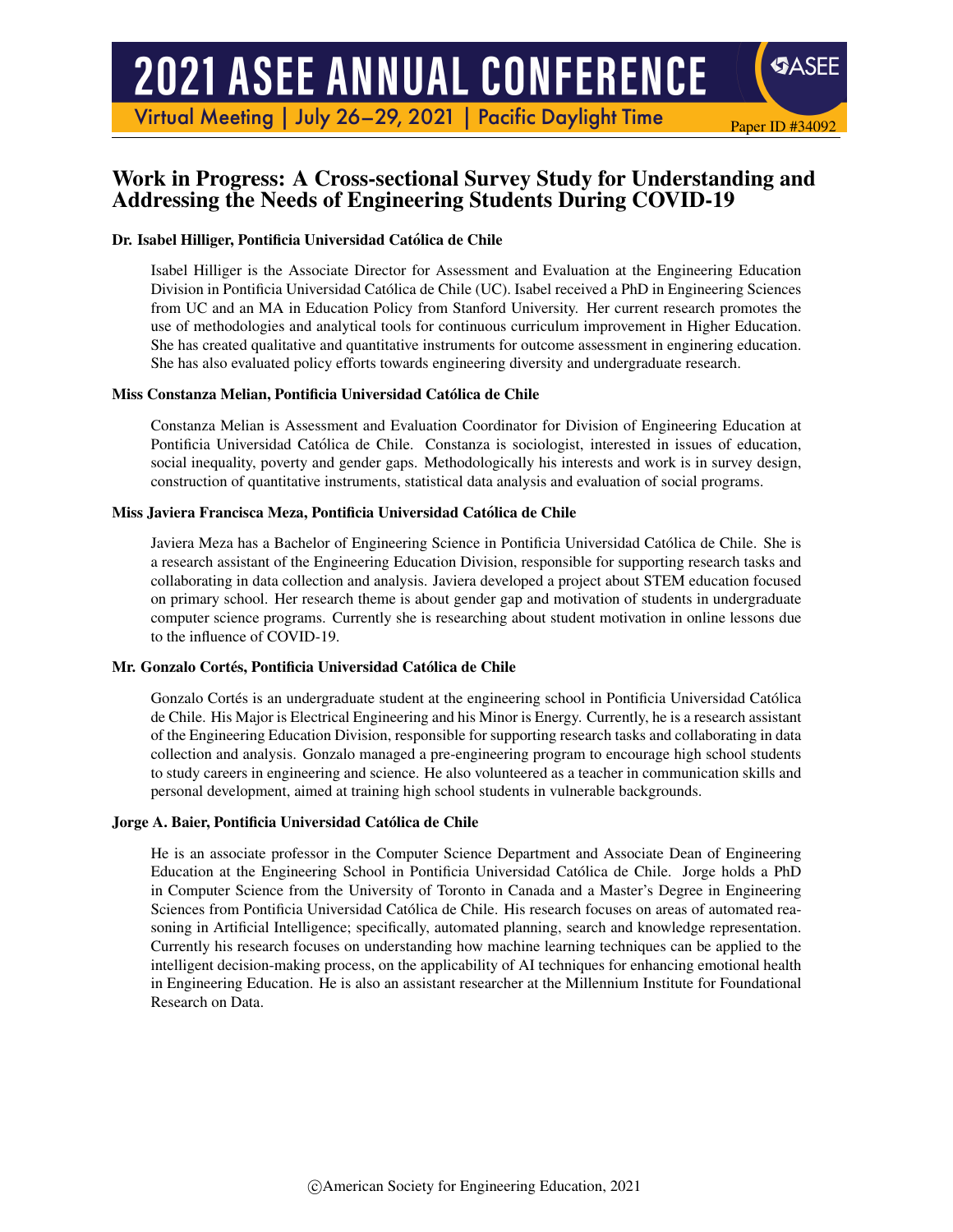# **WIP: A Cross-sectional Survey Study for Understanding the Needs of Engineering Students for Well-being Support during COVID-19**

# **Introduction**

This paper presents a Work-In-Progress (WIP) that was carried out in a large engineering school in Latin America. As well as many engineering schools in the U.S. and in other countries [1], [2], this school closed its campus during 2020; therefore, courses had to be delivered through 'emergency online education'. By emergency online education, researchers have referred to faculty members imparting their lectures in front of a computer screen while students are studying at home [3]. In this context, engineering instructors have used flipped-classroom approaches and take-home resources, so that students could continue learning throughout handson activities and team-based projects [2].

Regardless of schools' efforts to provide continuity of instruction, there is a widely shared concern about the impact of the pandemic on students' well-being [2], [4]. By not being able to interact with staff and peers regularly, students take the burden of continuing their studies on their own shoulders [4]. This has particularly affected engineering students, who have experienced high levels of stress and time pressure even before the pandemic [5], [6]. Over the past few years, engineering curriculums have been packed with a large number of complex courses and project-oriented assignments [4]. During the pandemic, this intense workload has adversely affected students' help-seeking behaviors and their capacity to meet deadlines [4].

For understanding how the consequences of this pandemic have affected students' well-being, some researchers have implemented cross-sectional surveys [4], [7]–[9]. These types of studies are frequently used to measure stakeholders' needs of support services as they relate to courses, programs or involvement in institutional planning [10]. So far, there is a growing body of knowledge regarding factors that have affected students' mental health [9], along with scales to measure students' anxiety levels [11]. However, the pandemic has come with confusing and changing information, making it more difficult for educational institutions to maintain some sense of well-being among their students [12]. Given the close relationship between student wellbeing and learning outcomes [4], more studies are needed to understand factors that might negatively affect students' learning experiences.

This paper presents a work in progress that is part of a larger study to monitor students' needs in the engineering school at Pontificia Universidad Católica de Chile (UC-Engineering). The research question addressed in this study is: *What are the needs for well-being support services in engineering schools from the perspective of students therein?* Specifically, this paper aims to identify students' needs during the first and the second academic periods in 2020, along with the perceived benefits of having implemented a one-week break. To meet this research objective, we applied two cross-sectional surveys to convenience samples of engineering students: one in June 2020 (N=994) and one in September 2020 (N=1,185). In the following sections, we describe the findings obtained from an analysis of the data collected, besides discussing implications for engineering education settings beyond the current pandemic.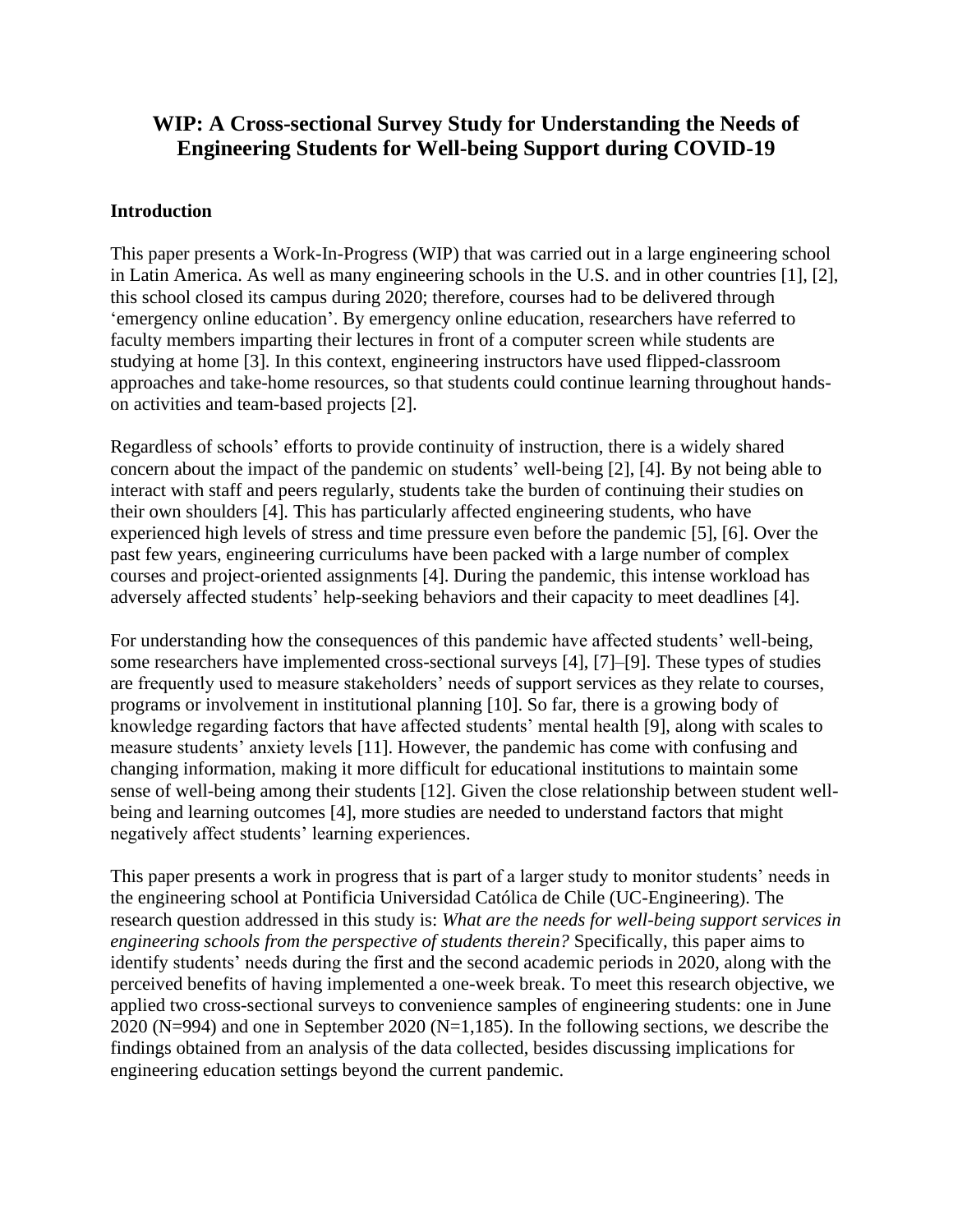# **Research design and current data collection**

This paper is part of a large survey study to understand students' needs for well-being support services during the outbreak of COVID-19. In order to examine students' perspectives during 2020, two cross-sectional surveys were applied in UC-Engineering: one during the first academic period and another one during the second academic period (see Figure 1). These surveys were designed according to findings from prior evaluations of fall breaks to improve student wellbeing throughout an academic period [13], [14], in order to collect information regarding student time management, academic workload, and assessment patterns after the break. In student survey 1, we included a 5-point scale to measure students' perceptions regarding the expected benefits of the one-week break [\(http://bit.ly/3j68NPf\)](http://bit.ly/3j68NPf). In student survey 2, additional questions were formulated by adapting the scales used by Poole et al. [14] to collect further data about students' well-being [\(http://bit.ly/3apQL6t\)](http://bit.ly/3apQL6t). We tested these questions with two experts in the design of instruments for social research, along with conducting cognitive interviews with two engineering undergraduates by using the think-aloud approach [15].

| <b>FIRST ACADEMIC PERIOD</b>                                        |     |     | <b>WINTER</b><br><b>BREAK</b> | <b>SECOND ACADEMIC PERIOD</b> |                          |                                           |     |     |            |
|---------------------------------------------------------------------|-----|-----|-------------------------------|-------------------------------|--------------------------|-------------------------------------------|-----|-----|------------|
| Mar                                                                 | Abr | May | Jun                           | Jul                           | Aug                      | Sep                                       | Oct | Nov | <b>Dec</b> |
| One-week<br><b>Break</b><br><b>Student</b><br>Survey 1<br>$(N=994)$ |     |     |                               |                               | One-week<br><b>Break</b> | <b>Student</b><br>Survey 2<br>$(N=1,224)$ |     |     |            |

Figure 1. Cross-sectional survey study to understand students' needs for well-being support services during the outbreak of COVID-19 in 2020

Table 1. Distribution of participants in student survey 1 and 2 according to their cohort

| Cohort                                             | Student Survey 1 | <b>Student Survey 2</b> |
|----------------------------------------------------|------------------|-------------------------|
|                                                    | (N=994)          | $(N=1,185)$             |
| First-year students (freshmen)                     | 15%              | 22%                     |
| Second-year students (sophomores)                  | 15%              | 15%                     |
| Third-year students (junior)                       | 15%              | 16%                     |
| Fourth year students (senior)                      | 14%              | 13%                     |
| Other (pursuing a professional or graduate degree) | 41%              | 34%                     |

As suggested by Agnew et al. [13], student surveys 1 and 2 were applied immediately the week after the break (first week of June and last week of September). Both surveys were anonymous and applied through a web-based application. They were voluntarily answered by a convenience sample of 994 and 1,185 respectively (out of 5,328 engineering students). Although female students were slightly overrepresented, students from different admission cohorts were evenly distributed in this sample (see Table 1). Besides, both samples managed to be representative of the students of different engineering majors, replicating the distribution of students affiliated with computer science, mechanical engineering, biomedical engineering, operations research, electrical engineering, chemical engineering, and different civil engineering disciplines.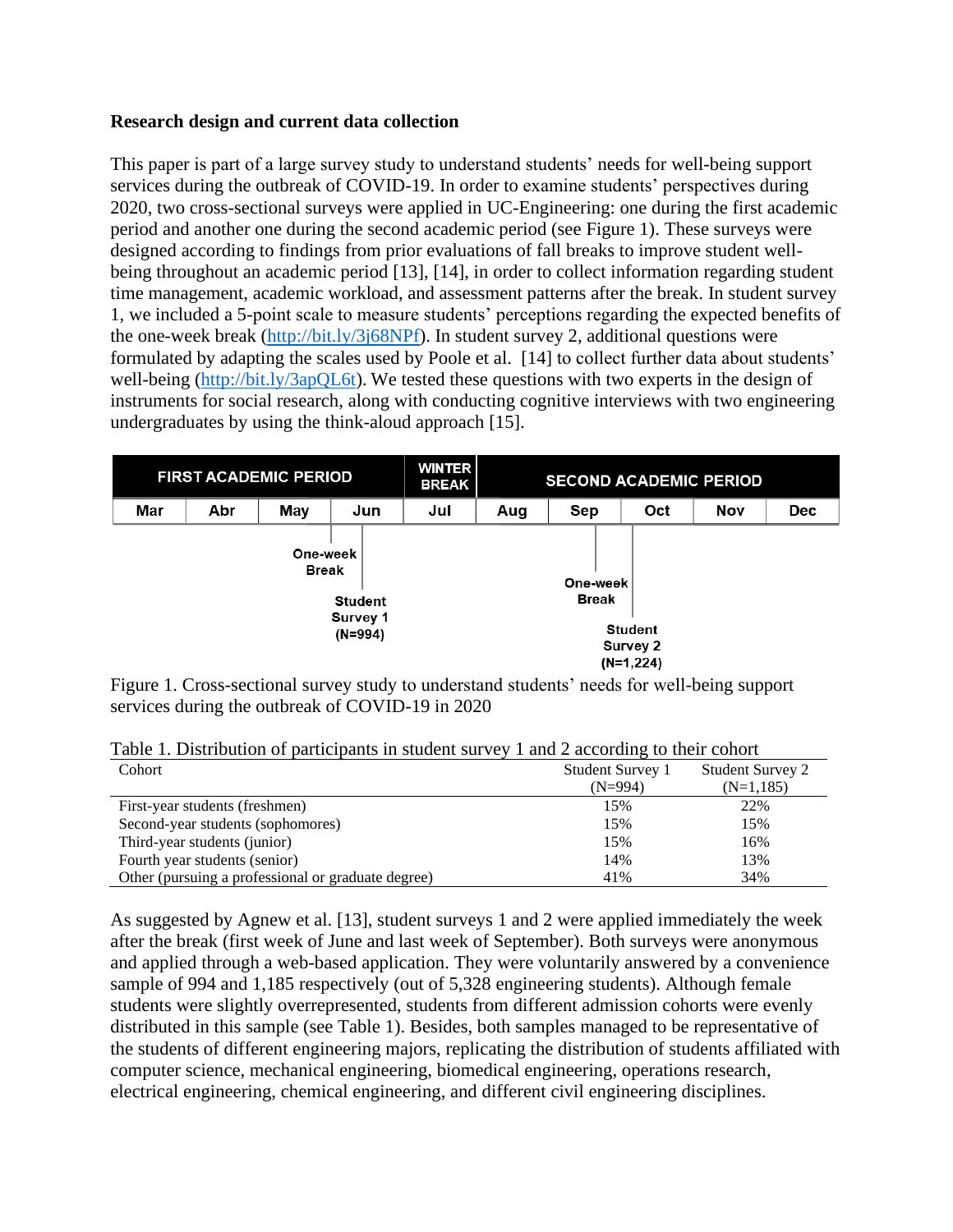# **Findings**

Two main findings were extracted from responses to student surveys 1 and 2. *The first finding is that the one-week break was perceived to be more beneficial during the first academic period compared to the second period.* In the first student survey, more than 60% of survey respondents indicated that the break was beneficial for catching up on classwork, for dedicating time to rest, and for improving their personal well-being. Besides, more than 50% of them perceived that the workload during the one-week break and the week after was lower than on an average week (see Table 2). However, this decrease in the perceived workload was not observed in the second semester. Table 2 not only shows that a lower percentage of students perceived a lower workload during and after the one-week break, but also that a lower percentage of students agreed with the possibility of implementing the one-week break in future semesters.

| Table 2. Perceptions of the one-week break according to Student Survey 1 and 2                                                      |                  |                         |  |  |  |  |
|-------------------------------------------------------------------------------------------------------------------------------------|------------------|-------------------------|--|--|--|--|
|                                                                                                                                     | Student Survey 1 | <b>Student Survey 2</b> |  |  |  |  |
|                                                                                                                                     | $(N=994)$        | $(N=1,185)$             |  |  |  |  |
| % of students who perceived lower academic workload during the<br>one-week break when comparting to an average week                 | 53%              | 41%                     |  |  |  |  |
| % of students who perceived lower or equal academic workload the<br>week after the one-week break when comparing to an average week | 55%              | 43%                     |  |  |  |  |
| % of students who agreed or strongly agreed with the idea of<br>implementing a one-week break in future semesters                   | 76%              | 66%                     |  |  |  |  |

*The second finding of this study is that students need a more balanced academic workload during the academic period, rather than a one-week break.* According to the concluding comments in the first student survey, students perceive that the current academic workload does not leave them time to rest, which affects their mental health:

*As a personal opinion, I really like the idea of a one-week break. The problem is that although it helps a lot to rest from the computer (particularly relevant in an online semester)— usually every week is full of things, the week after the break is just as chaotic as any other week (…) The truth is that I like the idea of a one-week break, but perhaps we have to find a way in which students can also rest mentally from everything. Due to the academic workload and the emotional burden of the pandemic, this semester has been really brutal.* (Student, Mechanical Engineering Major)

*While (the one-week break) was very helpful, if the second semester goes online again, the school should work on the semester schedule. The perceived academic workload is much higher than prior semesters, added to the effects on mental health generated by the current context. It is unfeasible to continue with semesters of this style. I am at the end of my degree, and I feel that I do not have any free minute (…) I feel that I have learned very little by doing everything on short notice. Due to the number of weekly things to do, there is no time to do things in advance.* (Student, Engineering Design Major)

In the second student survey, students once again suggested reducing the academic workload throughout the academic periods: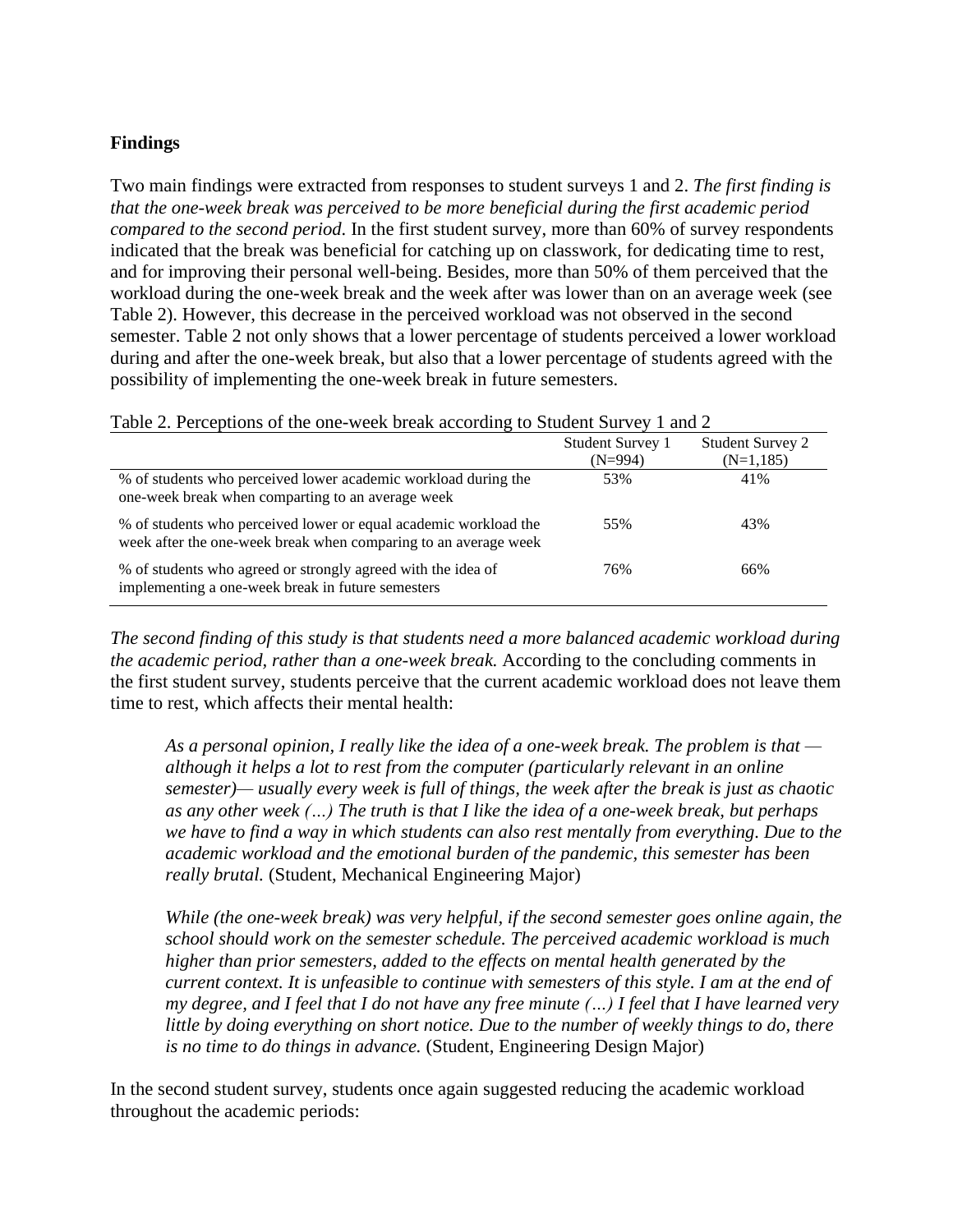*The academic workload should be reduced. Some teachers do not consider that there are classes after their module and they exceed with the recordings; therefore, I spent more time watching them after the class ends. Besides, it is more difficult to study in a group and to assimilate the course content.* (Student, Biological Engineering Major)

*The school should reduce the workload inside and outside of class. Besides, the type of assessment methods should be redesigned. A lot of courses use mid-terms and exams that are like the ones used in a face-to-face context, what does not make any sense. This simply does not work — and in many cases—it hinders or increases the anxiety towards being evaluated.* (Student, Environmental Engineering Major)

# **Discussion**

Previous studies have evaluated the efficacy of a one-week break to improve student well-being [13], [14], [16], revealing that its implementation could help students regain sleep and motivation to complete the academic term by taking some time away from academic responsibilities. However, this WIP shows that a one-week break may not be enough to reduce perceived academic workload during the COVID-19 pandemic. According to comments made in both student surveys, learners have experienced an increase in their academic workload inside and outside of class. This increase in the perceived workload is a result of different causes, including the growing use of videoconferences and recordings to transfer content, the lack of meaningful assessment methods, and the mental health burden caused by the current crisis.

In these lines, this study confirms the need for further interventions to improve engineering students' well-being. These students constantly struggle with their academic workload due to complex courses and intensive project experiences, and this struggle has eventually lead to higher levels of stress [4]. Prior work has shown that students' perceptions of well-being are strongly influenced by the pattern of assessment schedules [14], and that students experience anxiety and stress if there is a dense pattern of assessment immediately after a break [13], [14]. In that sense, this study confirms that students perceive that the current engineering academic load does not leave them time to rest, affecting their mental health.

Future work will focus on assessing other type of support interventions that were implemented during the outbreak of COVID-19. Considering the perceived need for a balance academic load, we also plan to explore ways to improve curriculum planning and assessment patterns in engineering education. During the second semester of 2020, we collected students' self-reports of time-on-task to identify peaks of academic workload in specific weeks and subjects. Further studies will be conducted to understand how these self-reported data could help teaching staff and students reflect about course planning and time management, respectively.

## **Acknowledgements**

This work was supported by CORFO under grant no. 14EN12-26862.